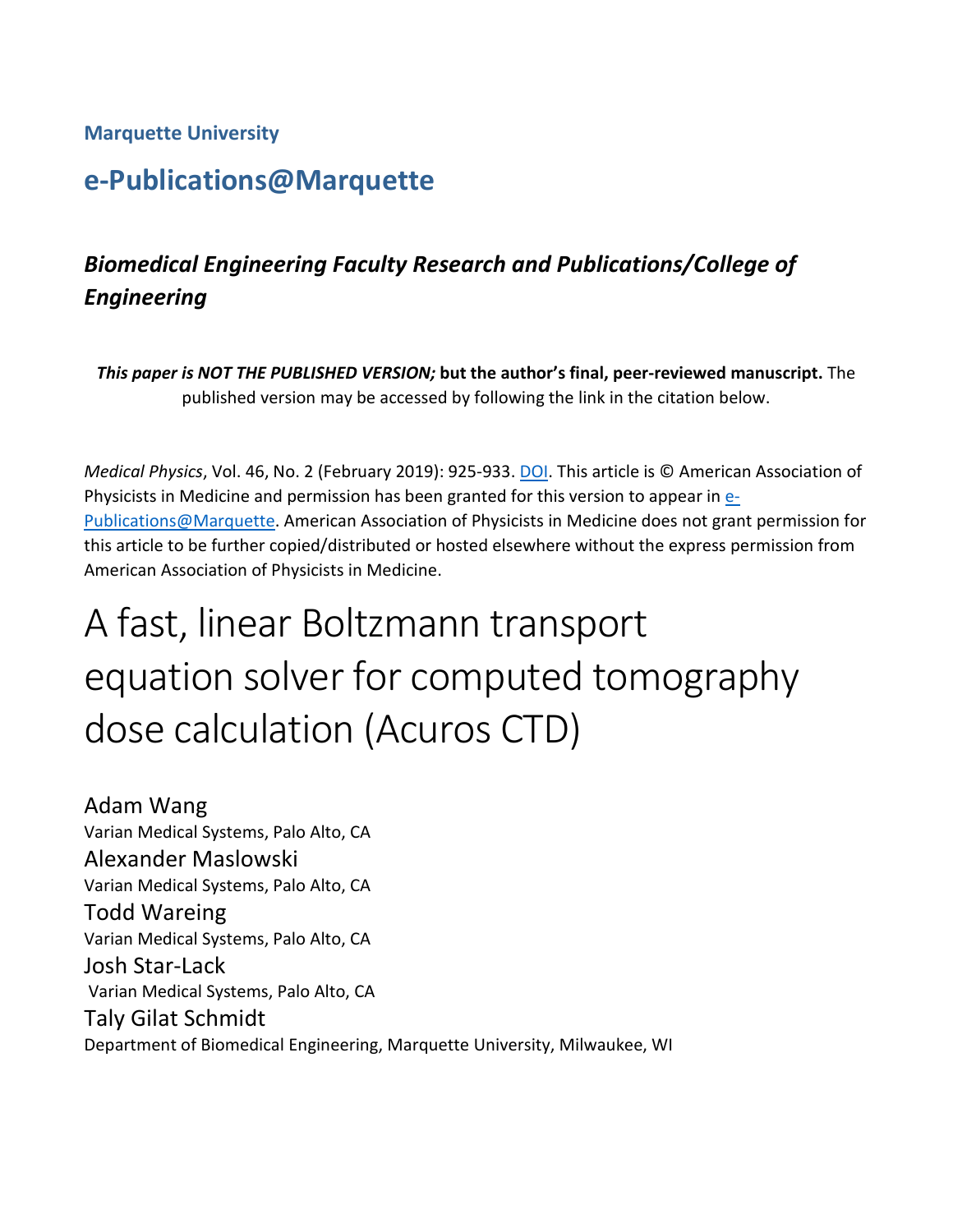# Abstract

## Purpose

To improve dose reporting of CT scans, patient-specific organ doses are highly desired. However, estimating the dose distribution in a fast and accurate manner remains challenging, despite advances in Monte Carlo methods. In this work, we present an alternative method that deterministically solves the linear Boltzmann transport equation (LBTE), which governs the behavior of x-ray photon transport through an object.

## Methods

Our deterministic solver for CT dose (Acuros CTD) is based on the same approach used to estimate scatter in projection images of a CT scan (Acuros CTS). A deterministic method is used to compute photon fluence within the object, which is then converted to deposited energy by multiplying by known, material-specific conversion factors.

To benchmark Acuros CTD, we used the AAPM Task Group 195 test for CT dose, which models an axial, fan beam scan (10 mm thick beam) and calculates energy deposited in each organ of an anthropomorphic phantom. We also validated our own Monte Carlo implementation of Geant4 to use as a reference to compare Acuros against for other common geometries like an axial, cone beam scan (160 mm thick beam) and a helical scan (40 mm thick beam with table motion for a pitch of 1).

## Results

For the fan beam scan, Acuros CTD accurately estimated organ dose, with a maximum error of 2.7% and RMSE of 1.4% when excluding organs with <0.1% of the total energy deposited. The cone beam and helical scans yielded similar levels of accuracy compared to Geant4. Increasing the number of source positions beyond 18 or decreasing the voxel size below 5  $\times$  5  $\times$  5 mm<sup>3</sup> provided marginal improvement to the accuracy for the cone beam scan but came at the expense of increased run time. Across the different scan geometries, run time of Acuros CTD ranged from 8 to 23 s.

## Conclusions

In this digital phantom study, a deterministic LBTE solver was capable of fast and accurate organ dose estimates.

## 1 Introduction

While CT imaging provides numerous diagnostic benefits, it is the largest annual source of medical radiation exposure.**[1](https://aapm.onlinelibrary.wiley.com/doi/full/10.1002/mp.13305#mp13305-bib-0001)** Concerns about CT radiation risk**[2](https://aapm.onlinelibrary.wiley.com/doi/full/10.1002/mp.13305#mp13305-bib-0002)**-**[4](https://aapm.onlinelibrary.wiley.com/doi/full/10.1002/mp.13305#mp13305-bib-0004)** and recent overdosing incidents**[5](https://aapm.onlinelibrary.wiley.com/doi/full/10.1002/mp.13305#mp13305-bib-0005)** have prompted national campaigns to raise awareness of CT radiation dose, reduce radiation levels, and mandate radiation dose reporting.**[6](https://aapm.onlinelibrary.wiley.com/doi/full/10.1002/mp.13305#mp13305-bib-0006)**-**[9](https://aapm.onlinelibrary.wiley.com/doi/full/10.1002/mp.13305#mp13305-bib-0009)** These dose reporting efforts have had positive effects on protocol standardization.**[10](https://aapm.onlinelibrary.wiley.com/doi/full/10.1002/mp.13305#mp13305-bib-0010)** However, the dose metrics used in these reports were originally designed for scanner quality assurance and were not intended to represent patient dose.**[11](https://aapm.onlinelibrary.wiley.com/doi/full/10.1002/mp.13305#mp13305-bib-0011)**, **[12](https://aapm.onlinelibrary.wiley.com/doi/full/10.1002/mp.13305#mp13305-bib-0012)**

The radiation dose absorbed by patients undergoing CT scans cannot be directly measured but is instead estimated through phantom measurements or through simulations that model photon transport. Monte Carlo simulations, which stochastically model the transport of photons, are typically used to estimate the distribution of radiation dose deposited in an object. Dose deposition maps and organ doses estimated via Monte Carlo simulations have been widely used to quantify radiation dose,**[13](https://aapm.onlinelibrary.wiley.com/doi/full/10.1002/mp.13305#mp13305-bib-0013)**-**[17](https://aapm.onlinelibrary.wiley.com/doi/full/10.1002/mp.13305#mp13305-bib-0017)** evaluate CT dose reduction techniques,**[18](https://aapm.onlinelibrary.wiley.com/doi/full/10.1002/mp.13305#mp13305-bib-0018)**- **[21](https://aapm.onlinelibrary.wiley.com/doi/full/10.1002/mp.13305#mp13305-bib-0021)** and to optimize CT scan parameters.**[22](https://aapm.onlinelibrary.wiley.com/doi/full/10.1002/mp.13305#mp13305-bib-0022)**, **[23](https://aapm.onlinelibrary.wiley.com/doi/full/10.1002/mp.13305#mp13305-bib-0023)** Monte Carlo simulations are traditionally slow, though recent advancements in acceleration and GPU implementation have greatly reduced run times.**[24](https://aapm.onlinelibrary.wiley.com/doi/full/10.1002/mp.13305#mp13305-bib-0024)**-**[27](https://aapm.onlinelibrary.wiley.com/doi/full/10.1002/mp.13305#mp13305-bib-0027)** Rapid estimation of the deposited dose distribution may enable patient-specific CT dosimetry, which could facilitate more accurate dose reporting and patient-specific CT protocol optimization.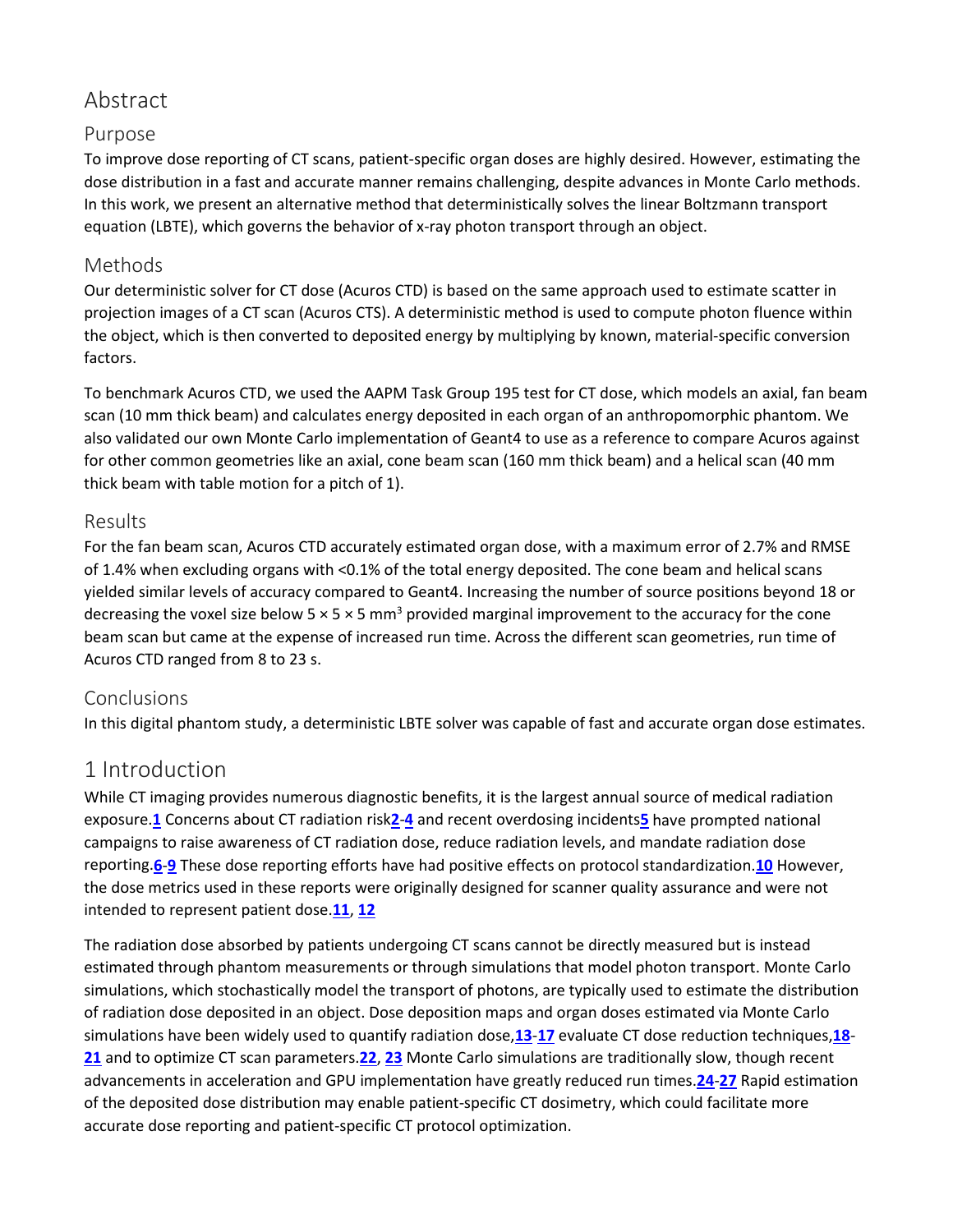Monte Carlo methods use stochastic simulations to implicitly solve the linear Boltzmann Transport Equation (LBTE), which is the equation that governs the transport of particles through an object. Deterministically solving the LBTE is an alternative method for estimating radiation dose maps.**[28](https://aapm.onlinelibrary.wiley.com/doi/full/10.1002/mp.13305#mp13305-bib-0028)**, **[29](https://aapm.onlinelibrary.wiley.com/doi/full/10.1002/mp.13305#mp13305-bib-0029)** In radiation oncology, a deterministic BTE solver is commercially available for MV therapy[30](https://aapm.onlinelibrary.wiley.com/doi/full/10.1002/mp.13305#mp13305-bib-0030), [31](https://aapm.onlinelibrary.wiley.com/doi/full/10.1002/mp.13305#mp13305-bib-0031) (Acuros<sup>®</sup> XB, Varian Medical Systems, Palo Alto, CA, USA) and brachytherapy planning (Acuros BV, Varian Medical Systems, Palo Alto, CA, USA),**[32](https://aapm.onlinelibrary.wiley.com/doi/full/10.1002/mp.13305#mp13305-bib-0032)**, **[33](https://aapm.onlinelibrary.wiley.com/doi/full/10.1002/mp.13305#mp13305-bib-0033)** and has been shown to produce similar accuracy to Monte Carlo with greatly reduced computation times. A recent study demonstrated a version of the deterministic algorithm for estimating scatter in kV projections (Acuros CTS, Varian Medical Systems, Palo Alto, CA, USA).**[34](https://aapm.onlinelibrary.wiley.com/doi/full/10.1002/mp.13305#mp13305-bib-0034)**, **[35](https://aapm.onlinelibrary.wiley.com/doi/full/10.1002/mp.13305#mp13305-bib-0035)** While the focus of this previous study was scatter estimation, the same underlying methods can be used to calculate maps of radiation dose deposition.

Radiation dose simulation software must be validated prior to use.**[36](https://aapm.onlinelibrary.wiley.com/doi/full/10.1002/mp.13305#mp13305-bib-0036)** While versions of the Acuros software have been validated for the higher energies used in radiation therapy, additional validation is needed for diagnostic imaging due to the different energy range and simplifying assumptions like not modeling electron transport. The purpose of this study is to benchmark the radiation doses estimated by the Acuros CTD software using the CT test case and reference values provided in the AAPM Task Group 195 Report.**[36](https://aapm.onlinelibrary.wiley.com/doi/full/10.1002/mp.13305#mp13305-bib-0036)** The accuracy of the organ dose estimates is also compared to a Monte Carlo simulation (Geant4 v9.6**[37](https://aapm.onlinelibrary.wiley.com/doi/full/10.1002/mp.13305#mp13305-bib-0037)**) for three CT scanner geometries.

## 2 Materials and methods

## 2.A. Acuros CTD overview

The steady state LBTE governs how photons behave as they propagate through an object. Previously reported work includes a complete description of the LBTE and our numerical methods for solving it,**[34](https://aapm.onlinelibrary.wiley.com/doi/full/10.1002/mp.13305#mp13305-bib-0034)** and other general references are found here: Ref. **[38](https://aapm.onlinelibrary.wiley.com/doi/full/10.1002/mp.13305#mp13305-bib-0038)**, **[39](https://aapm.onlinelibrary.wiley.com/doi/full/10.1002/mp.13305#mp13305-bib-0039)**. To summarize, the LBTE is written as:

$$
\begin{aligned}\n\widehat{\Omega} & \stackrel{\rightarrow}{\nabla}\phi(\vec{r},E,\widehat{\Omega}) + \mu_t(\vec{r},E)\phi(\vec{r},E,\widehat{\Omega}) = S(\vec{r},E,\widehat{\Omega}) + \\
\int_0^{E_0} dE' \int_{4\pi} d\Omega' \left[ \mu_s \left( \vec{r}, E' \to E, \widehat{\Omega}' \to \widehat{\Omega} \right) \phi \left( \vec{r}, E', \widehat{\Omega}' \right) \right] \\
\widehat{\Omega} \cdot \nabla \phi \left( \vec{r}, E, \widehat{\Omega} \right) + \mu_1 (\vec{r}, E) \phi \left( \vec{r}, E, \widehat{\Omega} \right) = S(\vec{r}, E, \widehat{\Omega}) + \\
\int_0^{E_0} dE' \int_{4\pi} d\Omega' \left[ \mu_s \left( \vec{r}, E' \to E, \widehat{\Omega}' \to \widehat{\Omega} \right) \phi \left( \vec{r}, E', \widehat{\Omega}' \right) \right] (1)\n\end{aligned}
$$

where

- $-q$  is the *angular fluence*, which quantifies the tracks of particles about position  $\vec{r}$  with energy *E* traveling along the direction  $\widehat{\Omega}$
- $\bullet$  S is a source of photons to the LBTE. The photon source describes the number of photons inserted into position  $\vec{r}$  with energy *E* traveling along direction  $\Omega$ . The maximum energy of all sources in the system is  $E_0$ .
- $-\mu_c(\vec{r}, E' \to E, \widehat{\Omega}' \to \widehat{\Omega})$  is the linear directional scatter coefficient that describes the fraction of photons having energy E' traveling along direction  $\widehat{\Omega}'$  that scatter into a new direction  $\widehat{\Omega}$  with a new energy  $E$ .  $\mu_s$  is an intrinsic property of the material(s) being modeled and can be thought of as a total cross section that encompasses all Compton and Rayleigh scattering events.
- $-\mu_1$  is the linear attenuation coefficient of the material(s) being modeled and accounts for all scattering and absorption events.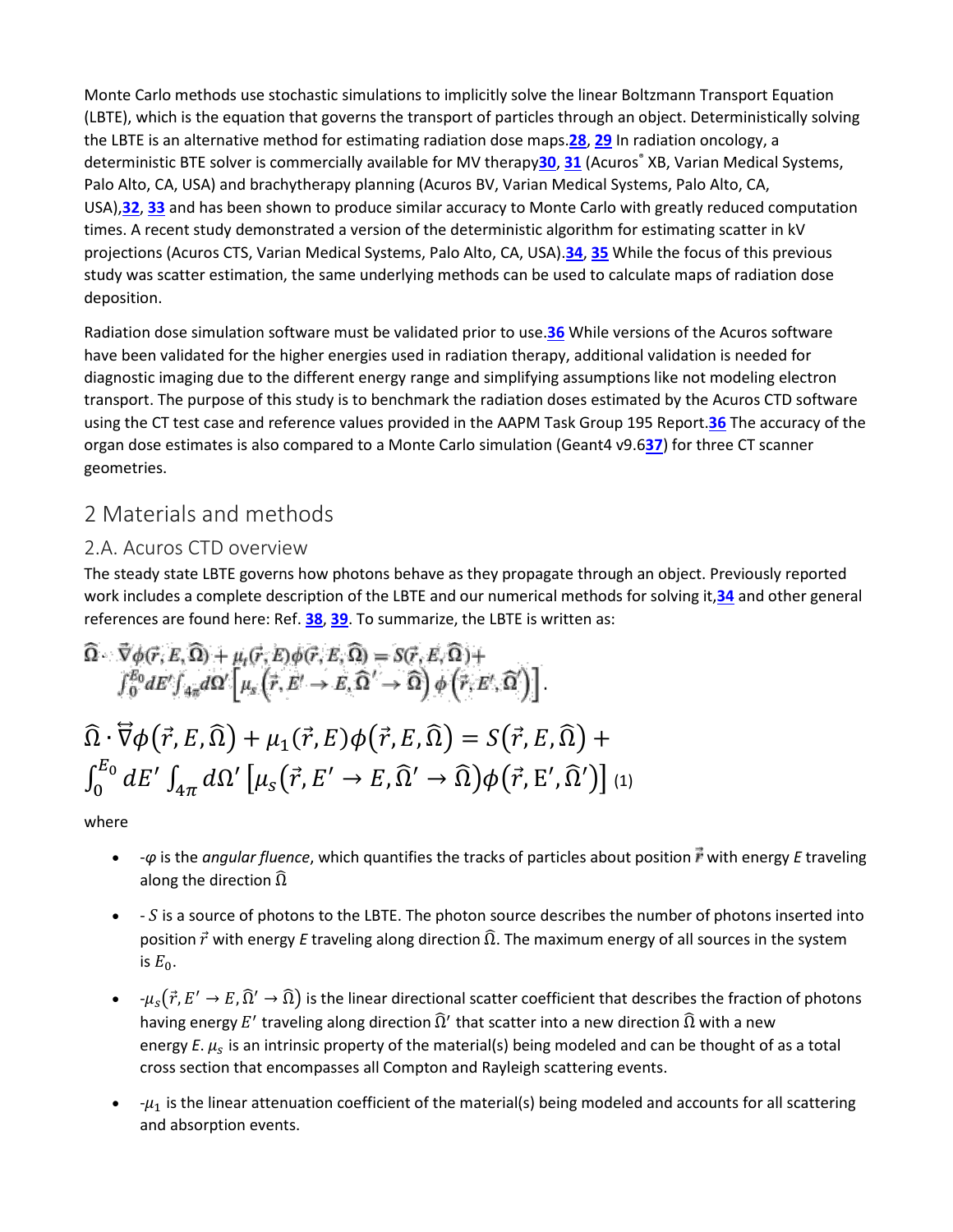The solution of the LBTE,  $\phi(\vec{r},E,\Omega)$ , enables us to calculate the energy deposited at each location,  $E_{dep}(\vec{r})$ , as follows:

$$
E_{dep}(\vec{r}) = \rho(\vec{r}) \int_0^{E_0} dE \left[ \frac{\mu_{en}}{\rho} \right] (\vec{r}, E) E \int_{4\pi} d\Omega \phi(\vec{r}, E, \widehat{\Omega}),
$$
  

$$
E_{dep}(\vec{r}) = \rho(\vec{r}) \int_0^{E_0} dE \left[ \frac{\mu_{en}}{\rho} \right] (\vec{r}, E) E \int_{4\pi} d\Omega \phi (\vec{r}, E, \widehat{\Omega}) (2)
$$

where  $\rho$  is the mass density and  $\frac{\mu_{en}}{\rho}$  is the mass energy-absorption coefficient, which is again an intrinsic property of the material(s) being modeled. The angular fluence is integrated over all directions, then multiplied by the mass energy-absorption coefficient and energy, integrated over all energies, and scaled by the mass density. For diagnostic imaging energies, electrons travel a negligible distance and deposit their energy locally so that kerma and absorbed dose are assumed to be equivalent. 40

Analytically solving the LBTE is only possible for a small set of simple problems. Therefore, we apply computational methods to solve the LBTE, by discretizing the problem in space, energy, and angle. Acuros CTD solves the LBTE using the same core algorithms as Acuros CTS. The spatial domain is divided into voxels indexed by , the energy domain into energy groups *g*, and angular domain into directions *m* via the discrete ordinates method. The energy deposited in each voxel is then:

$$
E_{dep,i} = v_i \rho_i \sum_g K_{i,g} \sum_m w_m \left(\phi^{UC} + \phi^C\right)_{i,g,m},
$$
  

$$
E_{dep,i} = v_i \rho_i \sum_g K_{i,g} \sum_m w_m \left(\phi^{UC} + \phi^C\right)_{i,g,m},
$$
 (3)

where  $v_i$  is the voxel volume,  $\rho_i$  is the mass density of each voxel,  $K_{i,g}$  is a conversion factor (the energyweighted mass energy-absorption coefficient) for each voxel and energy group,  $W_m$  are quadrature weights associated with each direction, and  $\phi_{i,g,m}$  is the discrete solution of the LBTE. Note that  $\phi = \phi^{UC} + \phi^C$ , where we have intentionally written the *uncollided* fluence  $\phi^{UC}$  and *collided* fluence  $\phi^C$  separately since these may be calculated at different spatial resolutions. Primary dose is a result of the uncollided fluence, and secondary (or scattered) dose is a result of the collided fluence. As illustrated in Fig. [1,](https://aapm.onlinelibrary.wiley.com/doi/full/10.1002/mp.13305#mp13305-fig-0001) the uncollided fluence is calculated by ray tracing from the x-ray source (or sources, if there are multiple sources), whose intensity is described for each energy group and angular direction (i.e., to describe the spectral and spatial distribution). Since this is done analytically, it is an efficient operation and can be done at higher spatial resolution. However, the collided fluence must be solved numerically and is typically done at a lower spatial resolution. We first generate the firstcollision scattering source within the object, whose fluence is then propagated through the object. This process is iterated upon to obtain higher order collisions and the total collided fluence. Each external source contributes to the first-collision scattering source, so we ray trace the uncollided fluence from each external source into the object and accumulate the first scattering interaction. Since the LBTE is a linear system, the total collided fluence is the sum of the collided fluence from the individual source positions. Thus, solving the LBTE is only done once after generating the first-collision scattering source, regardless of the number of source positions. Although the fluence distribution is computed at a lower spatial resolution, we upsample it to the native spatial resolution of the volume using trilinear interpolation before applying the mass density and conversion factors. We refer to Acuros CTD simply as Acuros in the remainder of the manuscript.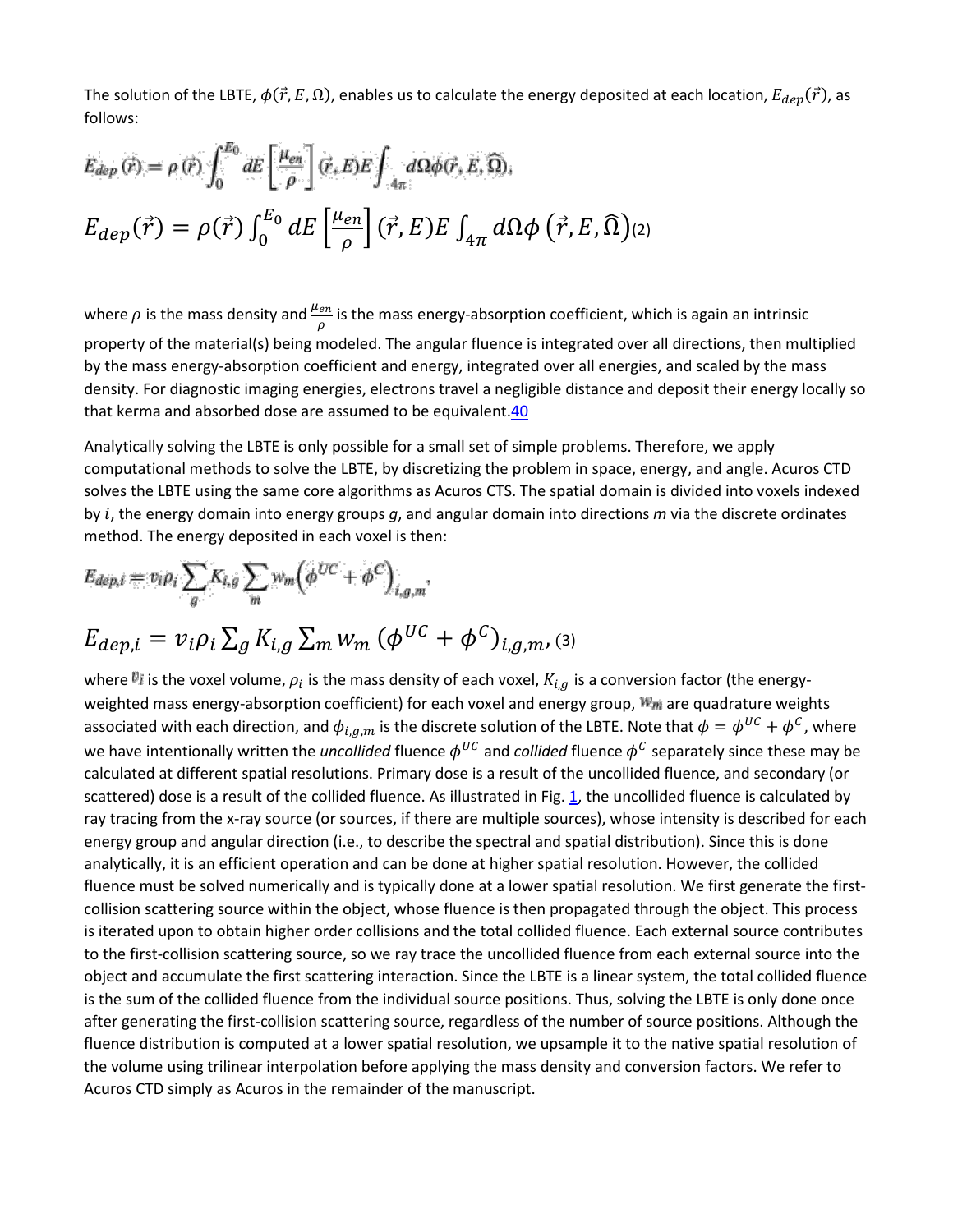

**Figure 1** The uncollided fluence at each voxel is determined by ray tracing from the source. If there are multiple sources, it is the sum of all sources. The collided fluence is the solution of the LBTE and represents the secondary (scattered) fluence. [Color figure can be viewed at [wileyonlinelibrary.com\]](http://www.wileyonlinelibrary.com/)

## 2.B. Phantom study

Our digital phantom study was based on the AAPM Task Group 195 (TG 195): Monte Carlo reference data for imaging research. In particular, Case 5 simulates the dose from a CT scan to a voxelized phantom, which is based on the XCAT phantom.**[41](https://aapm.onlinelibrary.wiley.com/doi/full/10.1002/mp.13305#mp13305-bib-0041)** The phantom is 320 × 500 × 260 mm3 , where each 1 × 1 × 1 mm3 voxel is assigned to one of 20 labels, of which 17 are organs. Each label is assigned a material, whose composition and mass density are defined.

The CT scanner geometry has a 600 mm source–isocenter distance, and the isotropic point source is collimated to a fan beam of width 500 mm and thickness *t* at isocenter. We reproduced the case of a continuous source distribution along a 360° circular path (axial scan) and the 120 kV spectrum given by TG 195 (Fig. **[2](https://aapm.onlinelibrary.wiley.com/doi/full/10.1002/mp.13305#mp13305-fig-0002)**).



**Figure 2** Overview of CT dose simulation with a voxelized phantom, as described in Ref. [36.N](https://aapm.onlinelibrary.wiley.com/doi/full/10.1002/mp.13305#mp13305-bib-0036)ot drawn to scale.

The energy deposited per source photon was scored in all voxels and summed for each organ. We used the mean of the four Monte Carlo packages evaluated by TG 195 as the reference value.

#### 2.B.1. Axial fan beam scan

In the TG 195 study, the beam thickness was *t* = 10 mm and rotated in the *Z* = 0 mm plane with no table motion, so we refer to this as an axial fan beam scan. By modern standards, this is a relatively thin fan beam. Therefore, we explored two additional geometries, as described next.

#### 2.B.2. Axial cone beam scan

We enlarged the beam to *t* = 160 mm to model an axial cone beam CT (CBCT) geometry, again with rotation in the *Z* = 0 mm plane and no table motion. In addition to CBCT systems, such large geometries are increasingly common in diagnostic CT as scanners move toward larger volumetric coverage. All other aspects of the simulation were kept the same.

#### 2.B.3. Helical scan

To model a helical scan, the beam thickness was set to *t* = 40 mm, and the source was translated from *Z* = −80 mm to *Z* = +80 mm, while completing four rotations starting and ending at the zero-degree position. This simulated a CT acquisition with linear table motion for a helical pitch of 1. All other aspects of the simulation were kept the same.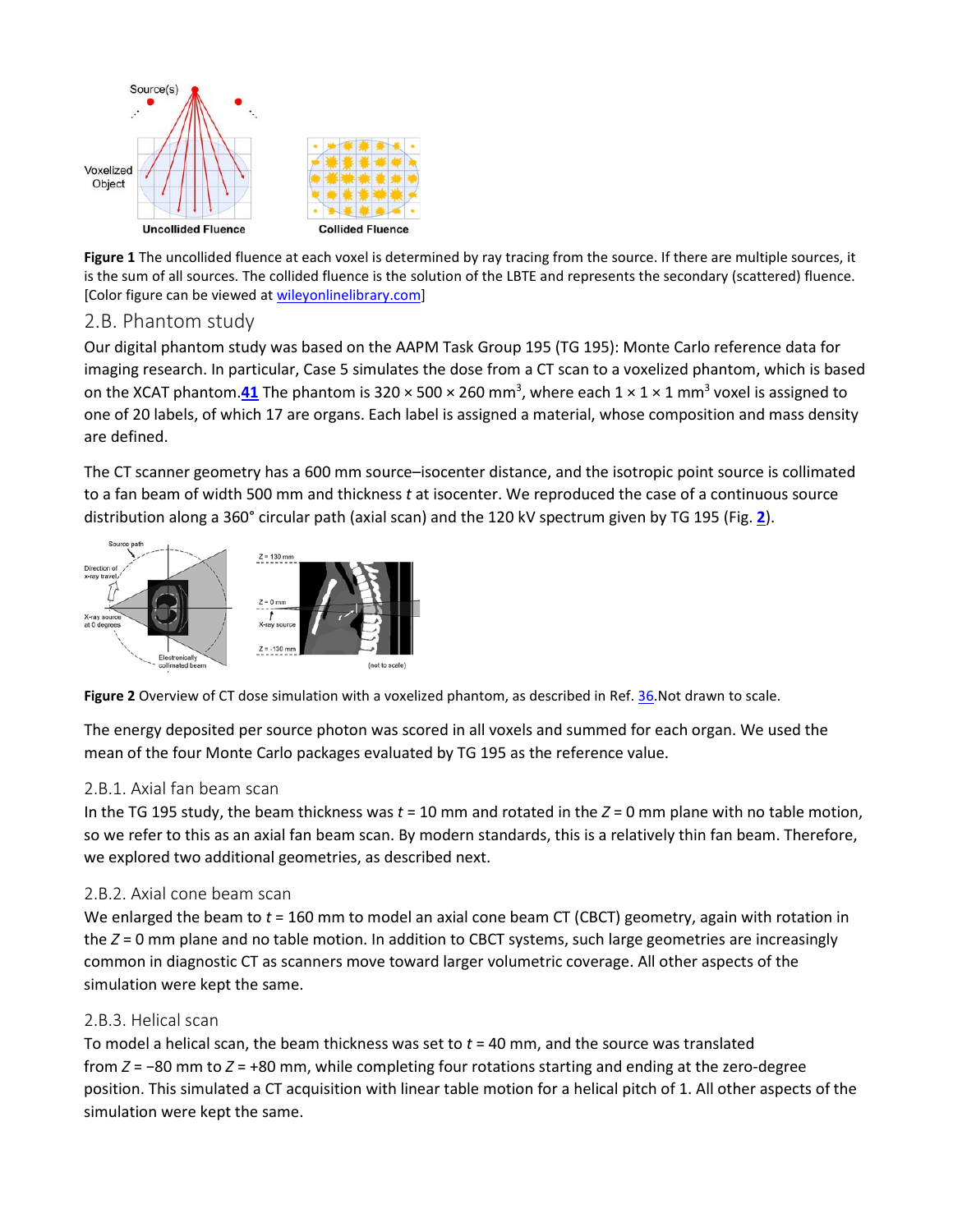## 2.C. Geant4 implementation

We sought to validate our own implementation of Monte Carlo dose calculation against the TG 195 fan beam results. Once validated, our Monte Carlo results could serve as the reference for the cone beam and helical geometries. We used Geant4 (v9.6)**[37](https://aapm.onlinelibrary.wiley.com/doi/full/10.1002/mp.13305#mp13305-bib-0037)** to randomly sample the spectrum and ray angle for each launched photon and track the energy deposited, using the Livermore physics model, a range cut of 0.1 mm, and the original phantom materials and resolution  $(1 \times 1 \times 1 \text{ mm}^3)$ . The fan beam and cone beam simulations used  $1 \times 10^{10}$  photons and the helical simulation used  $4 \times 10^{10}$  photons to obtain results with low statistical uncertainty (<1% uncertainty in energy deposited in all organs, and ≪ 1% in organs other than the adrenals and thyroid **[36](https://aapm.onlinelibrary.wiley.com/doi/full/10.1002/mp.13305#mp13305-bib-0036)**). Geant4 simulations were conducted with an in-house distributed network of computers (HTCondor, University of Wisconsin, Madison, WI, USA) without any acceleration or variance reduction.

## 2.D. Acuros implementation

The phantom was cropped laterally by 30 mm on each side to  $320 \times 440 \times 260$  mm<sup>3</sup> to reduce the volume size, which resulted in a minor amount of truncation in the shoulders. The nonbone materials were decomposed into representative amounts of adipose (ICRP 1975)**[42](https://aapm.onlinelibrary.wiley.com/doi/full/10.1002/mp.13305#mp13305-bib-0042)** and water that best matched the attenuation properties of the original materials. Bone was added as a third material. Like the original XCAT description, all bone regions are represented by a dense, homogeneous, cortical bone-like material. This simplified the implementation by reducing the number of unique materials to three. As adipose has a lower effective atomic number (*Zeff*) and water has a higher *Zeff* than most of the nonbone materials, we felt that this approach was supported by the same theory supporting dual-energy imaging.**[43](https://aapm.onlinelibrary.wiley.com/doi/full/10.1002/mp.13305#mp13305-bib-0043)**, **[44](https://aapm.onlinelibrary.wiley.com/doi/full/10.1002/mp.13305#mp13305-bib-0044)**

For the fan beam simulation, we used  $8 \times 8 \times 1$  mm<sup>3</sup> voxels. The 1 mm longitudinal dimension was used to capture the narrow fan beam, while the larger  $8 \times 8$  mm<sup>2</sup> in-plane dimension reduced the number of voxels. The volume was evenly divided by this downsampling factor to 40 × 55 × 260 voxels, and each downsampled voxel was assigned the average material content of its region.

For the cone beam and helical simulations, we used isotropic  $5 \times 5 \times 5$  mm<sup>3</sup> voxels since the beam was much thicker. This resulted in 64 × 88 × 52 voxels. Unless otherwise stated, we maintained the same voxel size for the uncollided and collided fluences, which allowed the uncollided fluence to seed the first-scattering source of the collided fluence.

Acuros requires discrete source positions, so we used 18 uniformly spaced source positions per rotation or every 20°. For the helical scan, this resulted in  $4 \times 18 + 1 = 73$  source positions, with the extra one due to having one at the start and stop positions. We also separately studied the impact of the number of source positions and voxel size selection for the cone beam simulation.

Acuros was run on a standard workstation, with the core algorithms written in the CUDA programming language (CUDA 8.0, Nvidia, Santa Clara, CA, USA) and run on a single GPU (GeForce GTX 1080, Nvidia, Santa Clara, CA, USA).

## 3 Results

## 3.A. Axial fan beam scan

The spatial distribution of energy deposited for the axial fan-beam scan is shown in Fig. **[3](https://aapm.onlinelibrary.wiley.com/doi/full/10.1002/mp.13305#mp13305-fig-0003)**, where the Geant4 and Acuros results are visually identical. In the axial view, the energy distribution is roughly radially symmetric due to the continuous, circular source path, with the exception of the patient posterior shielded by the couch. The narrow fan beam is evident in the coronal and sagittal views, and the secondary dose deposited throughout the volume appears faintly. The difference image shows some disagreement, particularly at the interface between air/tissue and tissue/bone. Acuros tends to underestimate the energy deposited on the entrance side of these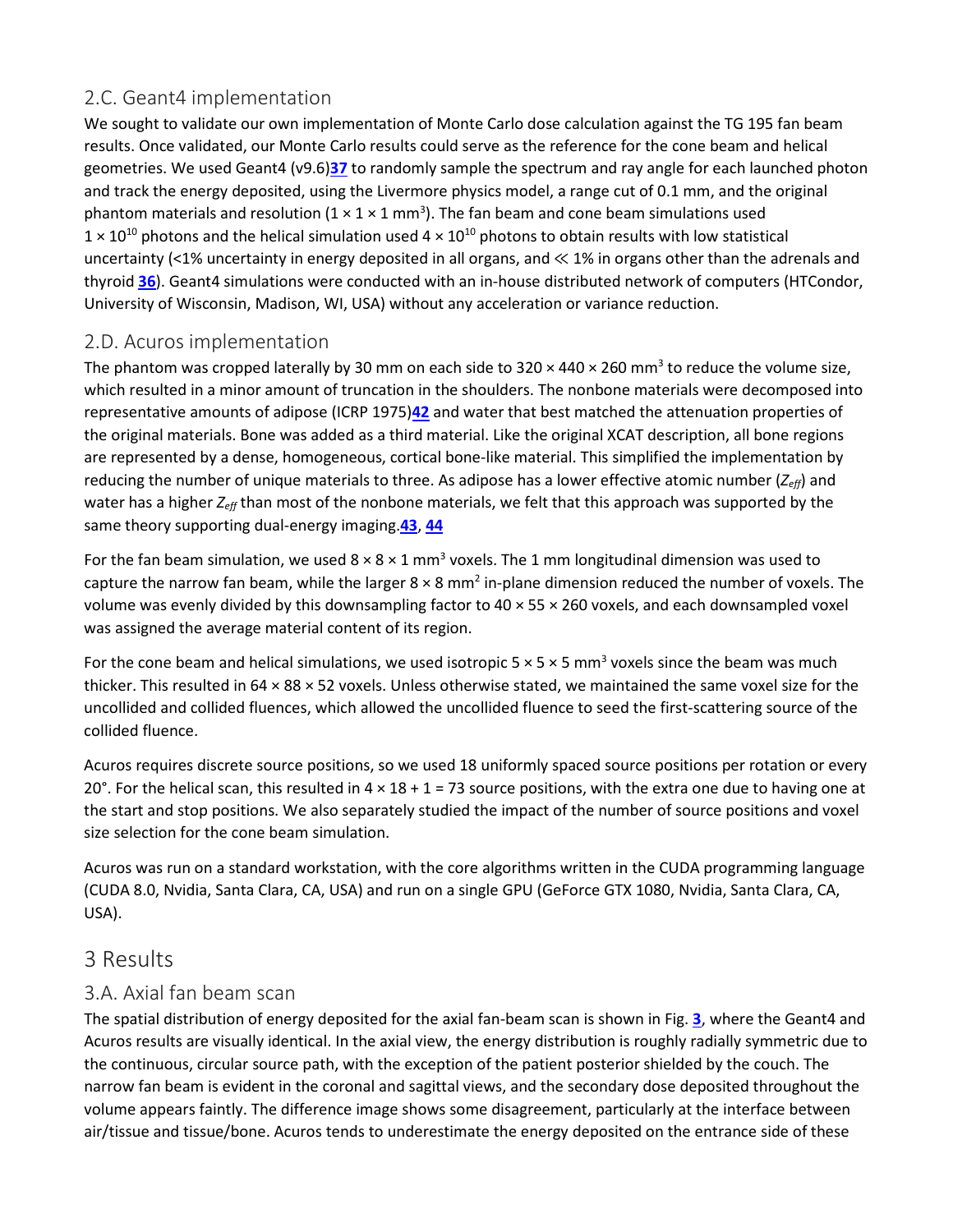interfaces since the calculated fluence is done with relatively large voxels ( $8 \times 8$  mm<sup>2</sup> in the axial plane) and does not fully resolve the distinct gradient in fluence.



**Figure 3** Energy deposited in axial fan beam scan simulation. The top row shows Geant4 results, the middle row shows Acuros, and the bottom row shows the difference. From left to right, the central axial, coronal, and sagittal slices are shown. The jet colormap spans [0 0.05] eV/mm<sup>3</sup>/photon for the first two rows and [−0.025 0.025] eV/mm<sup>3</sup>/photon for the last row. [Color figure can be viewed at [wileyonlinelibrary.com\]](http://www.wileyonlinelibrary.com/)

Figure **[4](https://aapm.onlinelibrary.wiley.com/doi/full/10.1002/mp.13305#mp13305-fig-0004)** compares the energy deposited in each organ, as reported by TG 195, and as determined from our Geant4 and Acuros simulations. The "soft tissue" and "cortical bone" regions absorb the most energy, in part due to their large size. For bone, this is additionally due to its higher density and higher *Zeff*. Organs such as the heart, lung, and skin are within the primary beam, while the liver and stomach are not but are large enough to absorb a fair amount of secondary dose. Distant and small organs, such as the adrenals, absorb many orders of magnitude less energy than those in the primary beam. Compared to the TG 195 results, our Geant4 implementation had a max error of 1.4% and root-mean-squared error (RMSE) of 0.7% across all organs. Our Acuros solution yielded a max error of 4.8% and RMSE of 2.2% across all organs. However, if we exclude organs that absorb <0.1% of the total energy absorbed, the maximum error decreased to 2.7% and RMSE decreased to 1.4%. The Geant4 results show excellent agreement with TG 195, validating our implementation and enabling us to apply it as the gold standard for other simulations. The good agreement of Acuros across all nonbone organs suggests that the adipose/water material representation was reasonable. Although the Acuros errors were slightly higher than Geant4 due to discretization, the solution was computed in only 15 s. Conversely, the Geant4 results took 687 CPU-hours to run  $1 \times 10^{10}$  photons.



**Figure 4** Energy deposited in each organ for the axial fan beam scan simulation. The Geant4 and Acuros results are superimposed on the TG 195 results. Note the log scale of the *y*-axis. Organs below the dashed line absorb <0.1% of the total energy absorbed. [Color figure can be viewed at [wileyonlinelibrary.com\]](http://www.wileyonlinelibrary.com/)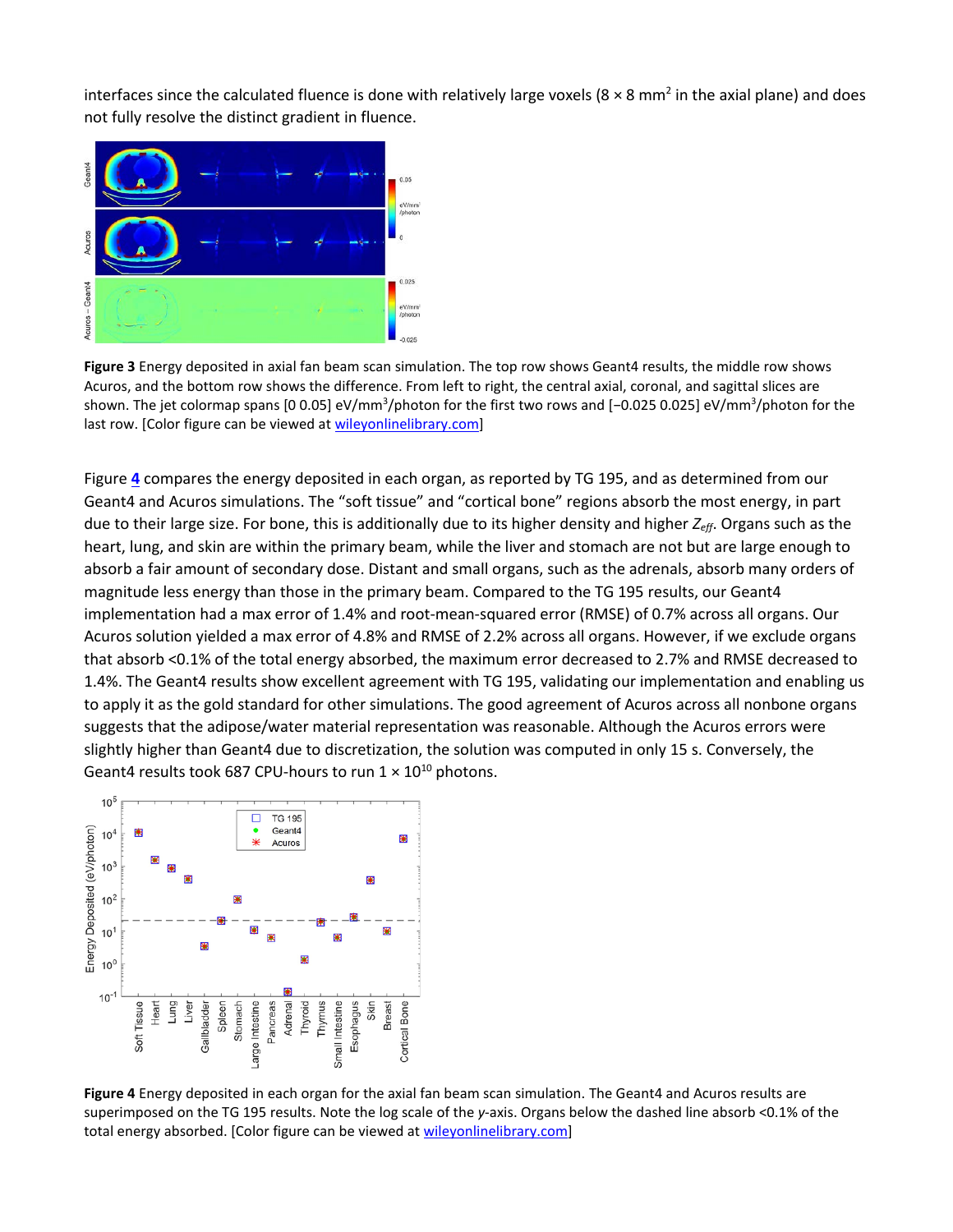#### 3.B. Axial cone beam scan

The Geant4 and Acuros energy deposition maps are shown in Fig. **[5](https://aapm.onlinelibrary.wiley.com/doi/full/10.1002/mp.13305#mp13305-fig-0005)** and again exhibit good qualitative agreement. The large cone beam is evident in the coronal and sagittal slices, with secondary dose outside of the beam evident as well. Some stochastic noise can be seen in the Geant4 solution, whereas the Acuros solution does not have any noise. In the sagittal view, there are small visual differences in the spine, which may be due to the challenging combination of thick cortical bone (entire spine is composed of cortical bone, which has higher mass density and *Zeff* than soft tissue) and discretization effects. The difference image shows good agreement in the soft tissue but some disagreement in the bone, with Acuros slightly overestimating in the ribs and underestimating in the vertebral bodies. The difference at the air/tissue and tissue/bone interfaces is not as distinct as in the fan beam scan, likely due to the smaller voxel size in the axial plane (5  $\times$  5 mm<sup>2</sup>).



Figure 5 Energy deposited in axial cone beam scan simulation. The jet colormap spans [0 0.005] eV/mm<sup>3</sup>/photon for the top two rows and [−0.0025 0.0025] eV/mm<sup>3</sup>/photon for the bottom row. [Color figure can be viewed at <u>wileyonlinelibrary.com</u>]

Nonetheless, using the Geant4 solution as the reference, the Acuros energy deposited per organ (excluding organs with <0.1% of the total energy) had a max error of 2.2% and RMSE of 1.2% (Fig. **[6](https://aapm.onlinelibrary.wiley.com/doi/full/10.1002/mp.13305#mp13305-fig-0006)**). The adrenals had the largest relative error at 35.9%, likely due to being a small organ far away from the primary beam. However, the error on an absolute scale was 0.066 eV/photon, which is more than five orders of magnitude below the total energy deposited (2.127  $\times$  10<sup>4</sup> eV/photon). With the isotropic 5 mm voxels, there were fewer voxels overall than the fan beam computation, resulting in a run time of 8 s.



**Figure 6** Energy deposited in each organ for the axial cone beam scan simulation. Note the log scale of the *y*-axis. Organs below the dashed line absorb <0.1% of the total energy absorbed. [Color figure can be viewed at [wileyonlinelibrary.com\]](http://www.wileyonlinelibrary.com/)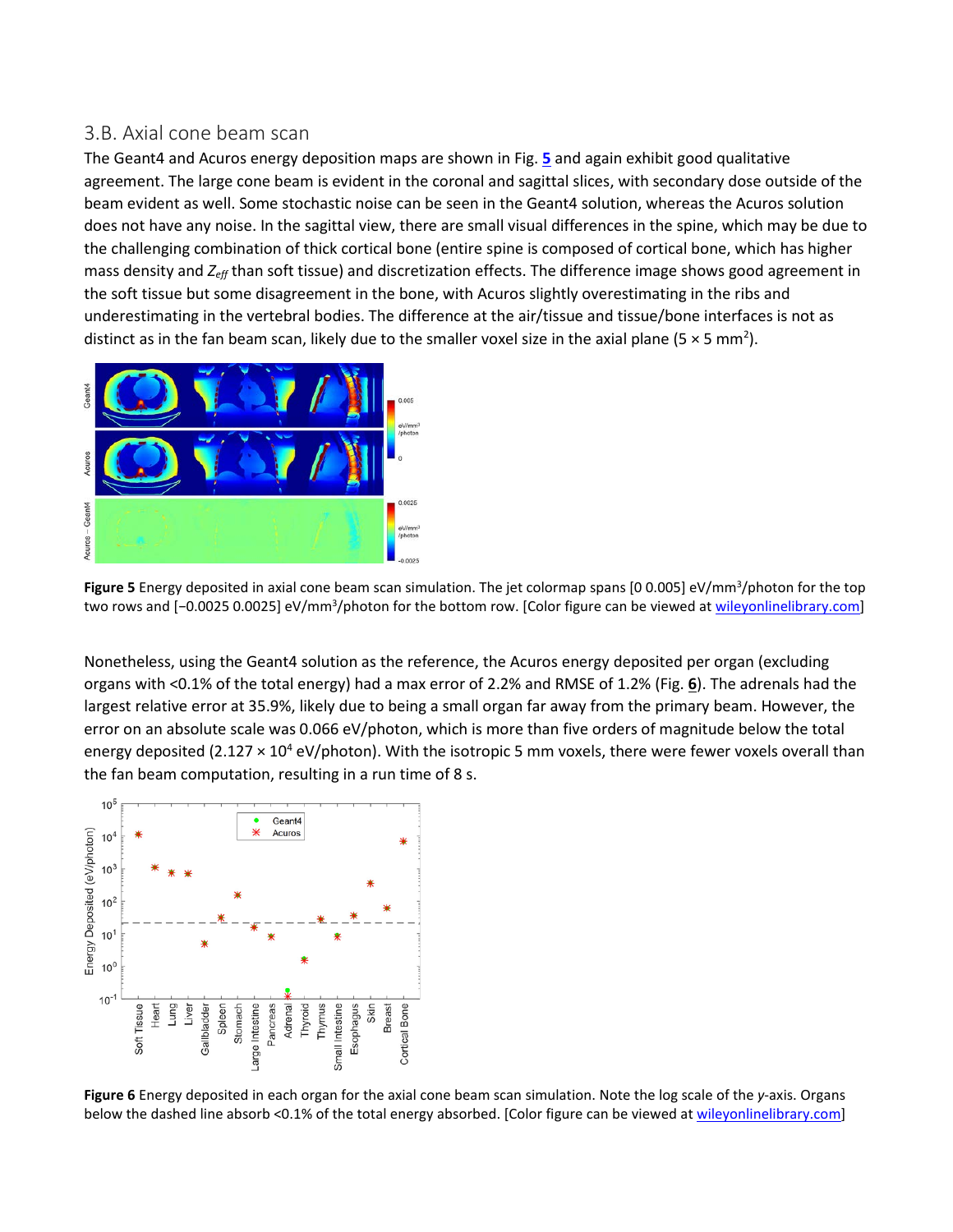The impact of parameter selection on run time and RMSE is shown in Fig. **[7](https://aapm.onlinelibrary.wiley.com/doi/full/10.1002/mp.13305#mp13305-fig-0007)**. In Fig. **[7](https://aapm.onlinelibrary.wiley.com/doi/full/10.1002/mp.13305#mp13305-fig-0007)**(a), the number of uniformly spaced source angles was varied while keeping the voxel size fixed (5 mm isotropic). The run time increased linearly with the number of sources due to the linear increase in ray tracing effort for the uncollided fluence. The RMSE dropped dramatically after five sources and leveled off after around 12 sources. Therefore, 18 sources appeared to be a reasonable selection. In Fig. **[7](https://aapm.onlinelibrary.wiley.com/doi/full/10.1002/mp.13305#mp13305-fig-0007)**(b), the number of sources was fixed at 18, while voxel size varied. Run time decreased as the voxel size increased (and the number of voxels decreased), while the RMSE increased nearly linearly after 4 mm voxel size. The upper limit on the number of voxels (and the lower limit of voxel size) was constrained by memory requirements, with a 4 mm minimum isotropic voxel size for the collided fluence. Thus, the uncollided fluence for 2 mm isotropic voxels was computed separately. We also kept the longitudinal voxel size to a maximum of 5 mm. Overall, 2–5 mm isotropic voxels appear to be a reasonable selection, depending on the desired run time and accuracy, and subject to memory constraints.



**Figure 7** Impact of parameter selection on run time and RMSE. (a) Number of uniformly spaced source angles, using 5 mm isotropic voxels. (b) In-plane voxel size, using 18 sources. The longitudinal voxel size was kept to a maximum of 5 mm. [Color figure can be viewed at [wileyonlinelibrary.com\]](http://www.wileyonlinelibrary.com/)

#### 3.C. Helical scan

The energy deposited in the phantom by the helical scan is shown in Fig. **[8](https://aapm.onlinelibrary.wiley.com/doi/full/10.1002/mp.13305#mp13305-fig-0008)**, with excellent agreement between Geant4 and Acuros. The large pitch of the helical pattern and nonuniform dose distribution within the scan range is evident. The difference image shows small disagreement in the soft tissue, for example, some residual helical pattern is evident in the coronal slice due to discretization of the edge of the 40 mm thick beam. The energy deposited in the ribs tends to be overestimated, while it is underestimated in the vertebral bodies. Overall, the quantitative agreement was similar to the cone-beam scan comparison. Compared to Geant4, Acuros had a max error of 2.3% and RMSE of 1.5%, again excluding organs with <0.1% total energy (Fig. **[9](https://aapm.onlinelibrary.wiley.com/doi/full/10.1002/mp.13305#mp13305-fig-0009)**). Acuros did take a longer computation time of 23 s due to the increased ray tracing from the 4× increase in the number of sources modeled.



Figure 8 Energy deposited in helical scan simulation. The jet colormap spans [0 0.005] eV/mm<sup>3</sup>/photon for the top two rows and [-0.0025 0.0025] eV/mm<sup>3</sup>/photon for the bottom row. [Color figure can be viewed at [wileyonlinelibrary.com\]](http://www.wileyonlinelibrary.com/)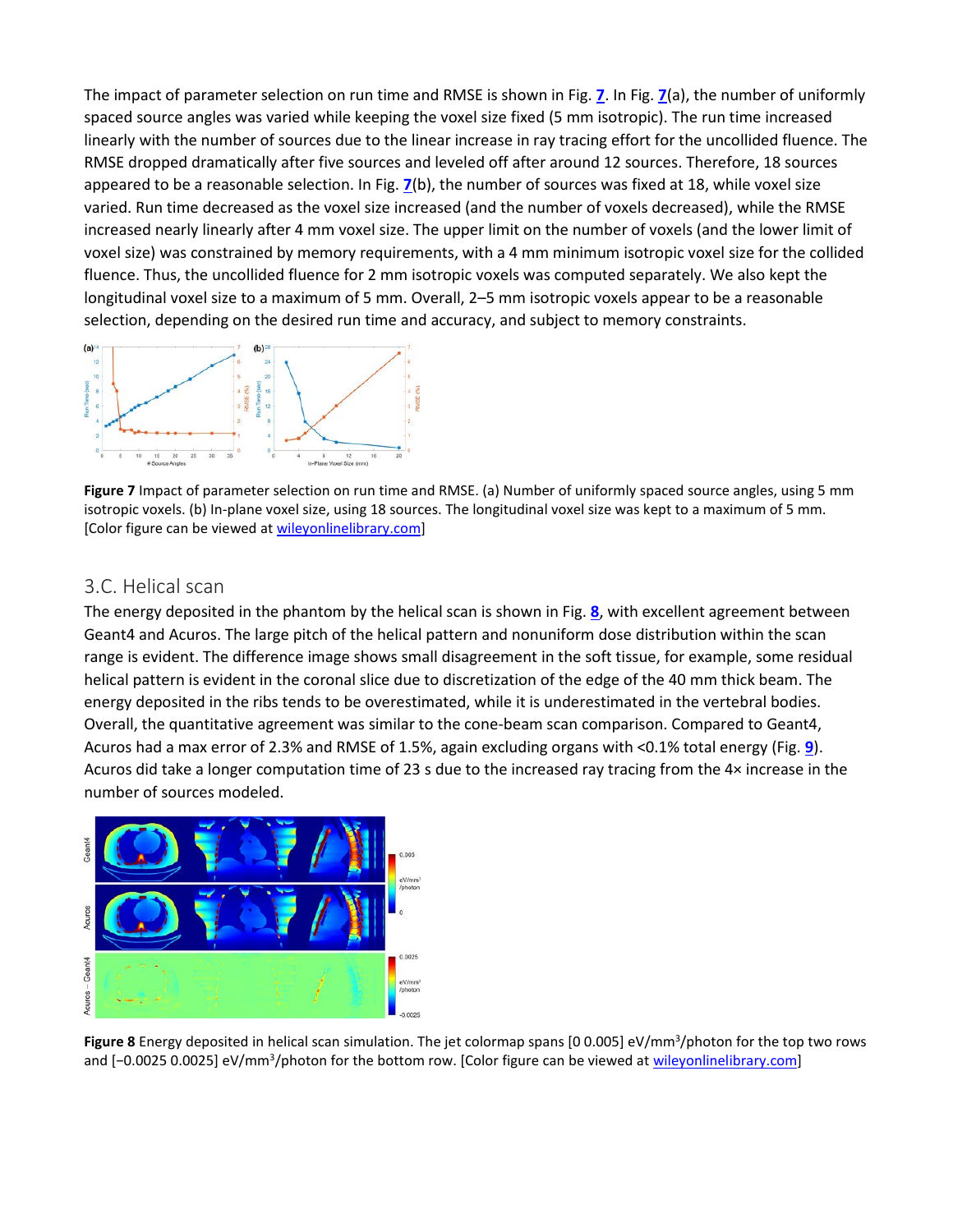

**Figure 9** Energy deposited in each organ for the helical scan simulation. Note the log scale of the *y*-axis. Organs below the dashed line absorb <0.1% of the total energy absorbed. [Color figure can be viewed at [wileyonlinelibrary.com\]](http://www.wileyonlinelibrary.com/)

## 4 Discussion

Using a deterministic solver of the LBTE, such as Acuros, is a new approach to calculating CT dose and potential alternative to Monte Carlo methods. The work in Ref. **[29](https://aapm.onlinelibrary.wiley.com/doi/full/10.1002/mp.13305#mp13305-bib-0029)** describes a similar deterministic approach to estimate dose in a uniform CTDI phantom in 21 min. Our work has demonstrated that organ dose calculation in a complex, heterogenous phantom is possible on the order of tens of seconds.

AAPM TG 195 provided a useful benchmark for validating our Geant4 implementation, and although it was designed for Monte Carlo testing, was invaluable for understanding performance of our deterministic method. The fan beam geometry used in TG 195 is a challenging case for Acuros since it required very thin voxels to model the narrow fan beam, leading to a large number of voxels in the longitudinal direction to model the entire volume. The implementation in Acuros CTD uses the same voxel size across the entire volume, but an implementation with adaptive voxel sizes, such as in Acuros XB, could reduce the total number of voxels by using smaller voxels where the fluence is rapidly changing and larger voxels where the fluence is gradually changing.

We observed small voxel-specific differences near high-contrast interfaces (i.e., air/tissue or tissue/bone) or within dense, highly attenuating objects (i.e., inside large regions of cortical bone). However, when reporting the total organ energy, some of these differences averaged out, leading to errors less than a few percent. Our analysis mostly excluded small, distant organs (threshold set as <0.1% total energy deposited), where the relative errors tended to be larger even though the absolute errors were small. Should these organs or voxellevel accuracy be important, the results could be improved by using smaller voxels or finer discretization in other domains. Unlike Monte Carlo, there is no stochastic noise in the solution.

Representation of the phantom materials by a mixture of adipose, water, and bone in our Acuros simulations led to good overall agreement in this study. However, such a representation should be validated against real human tissues or tissue-equivalent materials in a complex, heterogeneous object. Additionally, patient scans often have contrast media (e.g., iodine, barium) or metal implants, which should be accounted for by using additional materials in Acuros.

We also examined cone beam and helical geometries that are more representative of modern scanners than the TG 195 fan beam geometry. With the larger beams and larger volumetric coverage, we found that 18 source positions per rotation and isotropic 5 mm voxels gave good results for Acuros. The computation time increases with the number of source positions but remains low overall due to the GPU implementation and scales well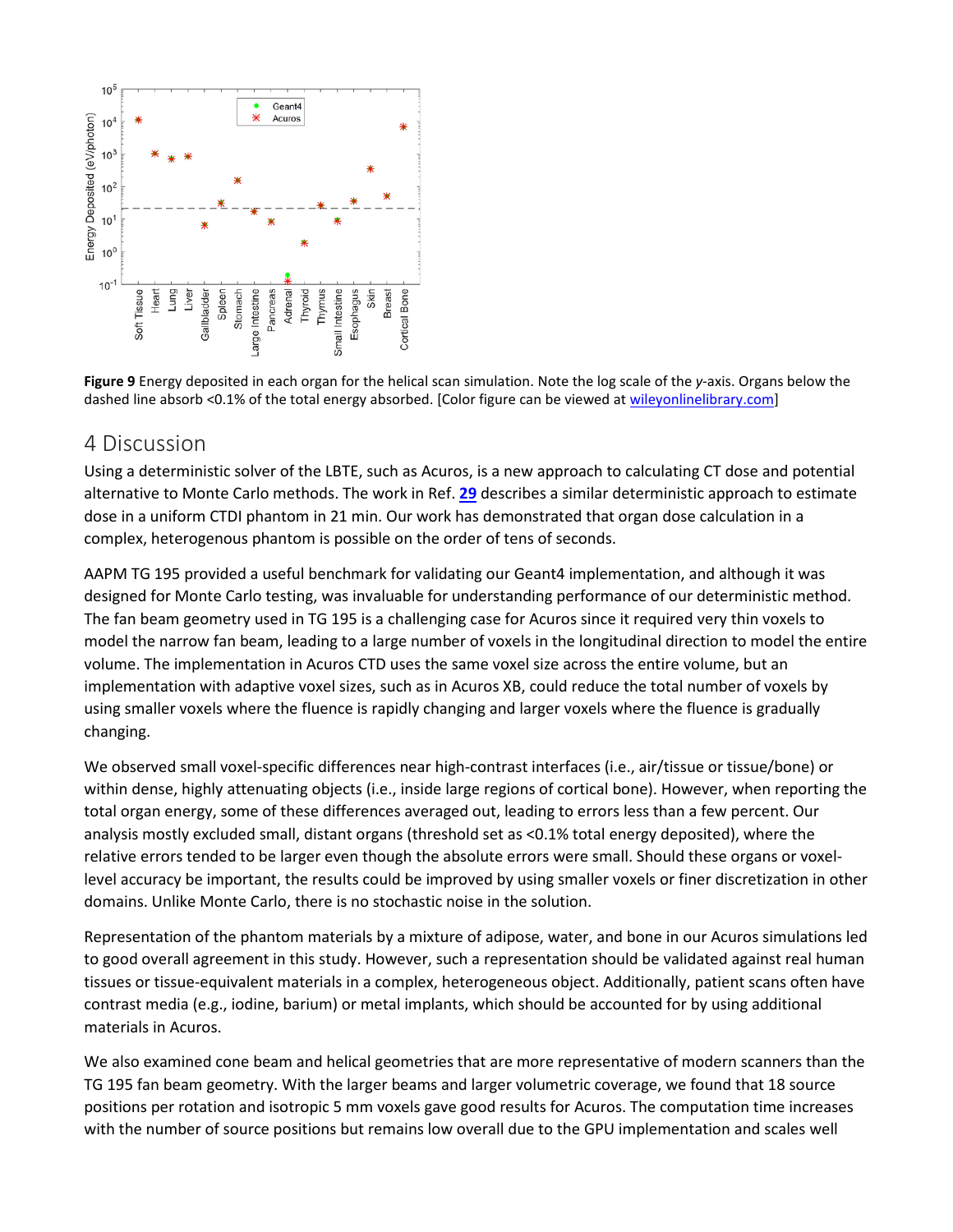with the number of sources since the collided fluence is only solved once. Although TG 195 uses an isotropic source collimated to the detector that is uniformly distributed around the object, our Acuros implementation allows each source to be described individually. This enables the modeling of spatial variation (e.g., bowtie or heel effect), variation in intensity between positions (e.g., tube current modulation), and variation in shape between positions (e.g., dynamic collimation). We plan to model these more realistic aspects of scanner behavior and perform validation against physical measurements of a scanned object (e.g., measured dose in a phantom) in future work.

Although we reported run times for our Monte Carlo simulations, these were used to establish reference values with low uncertainty rather than optimized for run time and are not intended for direct comparison with our Acuros run times. Further studies are needed to investigate potential applications of this rapid dose estimation software, as well as to investigate whether there are benefits compared to state-of-the-art Monte Carlo approaches, such as in run time or precision. We plan future work to combine the rapid dose maps generated by Acuros CTD with autosegmentation software to produce automated patient-specific dose reports.**[45](https://aapm.onlinelibrary.wiley.com/doi/full/10.1002/mp.13305#mp13305-bib-0045)**

## 5 Conclusion

This study benchmarked the Acuros CTD software for CT organ dose estimation using TG 195. Acuros produced organ dose estimates with maximum error of 2.7% and RMSE below 1.5%, with run time on the order of tens of seconds.

## Acknowledgments

This work was supported by NIH U01EB023822. AW, AM, TW, and JSL are or were employees of Varian Medical Systems.

## References

- 1Kase K, No R. 160: Ionizing Radiation Exposure of the Population of the United States. Bethesda, MD: NCRP; 2009.
- 2Brenner DJ, Elliston CD, Hall EJ, Berdon WE. Estimated risks of radiation-induced fatal cancer from pediatric CT. Am J Roentgenol. 2001; **176**: 289– 296.
- 3Brenner DJ, Hall EJ. Computed tomography–an increasing source of radiation exposure. N Engl J Med. 2007; **357**: 2277– 2284.
- 4Einstein AJ, Henzlova MJ, Rajagopalan S. Estimating risk of cancer associated with radiation exposure from 64 slice computed tomography coronary angiography. JAMA. 2007; **298**: 317.

5Wintermark M, Lev MH. FDA investigates the safety of brain perfusion CT. Am J Neuroradiol. 2010; **31**: 2– 3.

- 6Goske MJ, Applegate KE, Boylan J, et al. Image GentlySM: a national education and communication campaign in radiology using the science of social marketing. J Am Coll Radiol. 2008; **5**: 1200– 1205.
- 7Sidhu M, Goske M, Coley B, et al. Image gently, step lightly: increasing radiation dose awareness in pediatric interventional radiology. Pediatr Radiol. 2009; **39**: 1135– 1138.
- 8Morin RL, Coombs LP, Chatfield MB. ACR dose index registry. J Am Coll Radiol. 2011; **8**: 288– 29.
- 9 The Joint Commission. Diagnostic Imaging Requirements. Oakbrook Terrace, IL: The Joint Commission; 2015: 1– 6.
- 10Bhargavan-Chatfield M, Morin RL. The ACR computed tomography dose index registry: the 5 million examination update. J Am Coll Radiol. 2013; **10**: 980– 983.
- 11Brenner DJ, McCollough CH, Orton CG. It is time to retire the computed tomography dose index (CTDI) for CT quality assurance and dose optimization. Med Phys. 2006; **33**: 1189– 1191.
- 12McCollough CH, Leng S, Yu L, Cody DD, Boone JM, McNitt-Gray MF. CT dose index and patient dose: they are not the same thing. Radiology. 2011; **259**: 311– 316.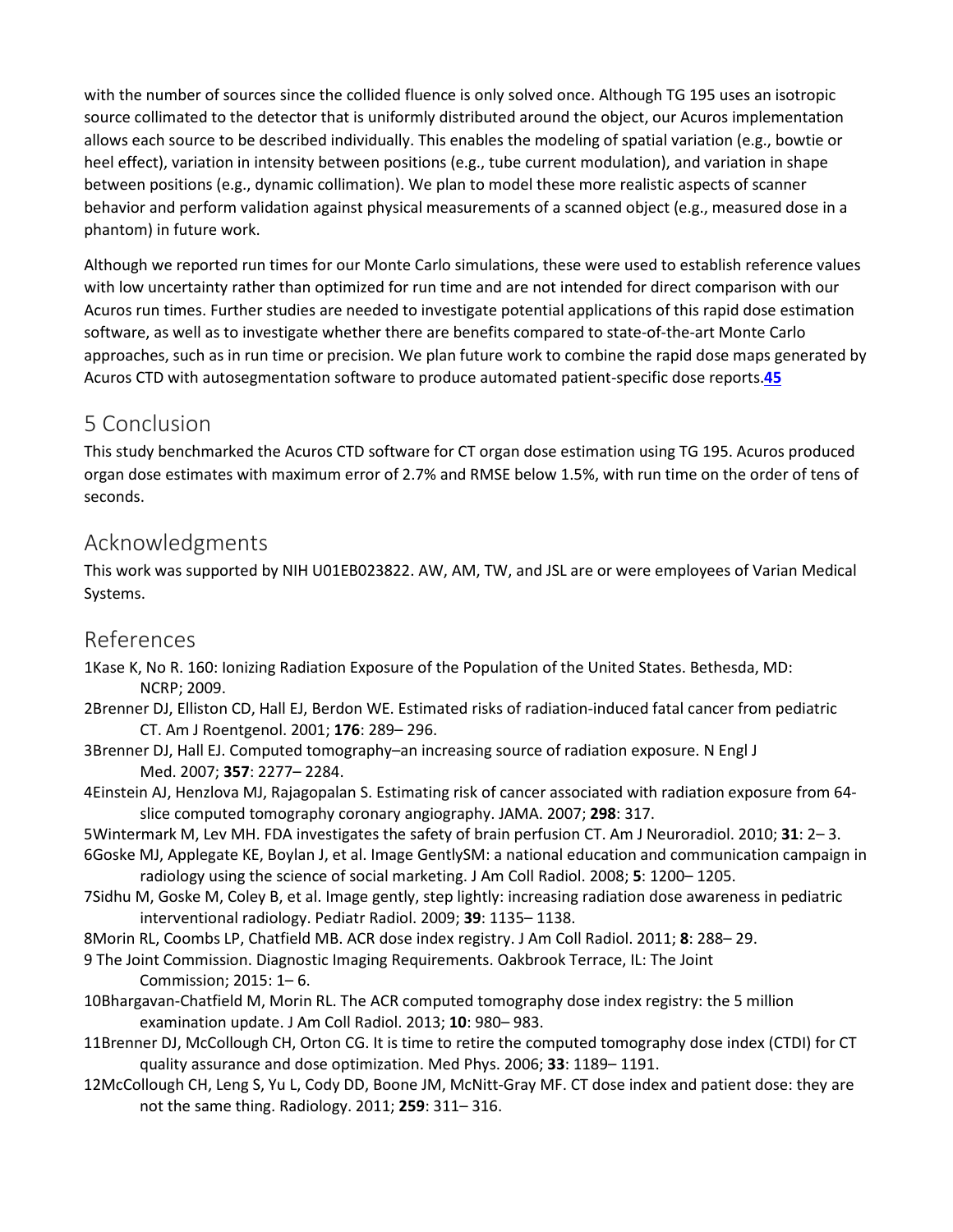- 13Jarry G, DeMarco JJ, Beifuss U, Cagnon CH, McNitt-Gray MF. A Monte Carlo-based method to estimate radiation dose from spiral CT: from phantom testing to patient-specific models. Phys Med Biol. 2003; **48**: 2645– 2663.
- 14Huda W, Sterzik A, Tipnis S, Schoepf UJ. Organ doses to adult patients for chest CT. Med Phys. 2010; **37**: 842– 847.
- 15Choonik L, Choonik L, Robert S, et al. Organ and effective doses in pediatric patients undergoing helical multislice computed tomography examination. Med Phys. 2007; **34**: 1858– 1874.
- 16Lee C, Kim K, Long D, et al. Organ doses for reference adult male and female undergoing computed tomography estimated by Monte Carlo simulations. Med Phys. 2011; **38**: 1196– 1205.
- 17Deak P, van Straten M, Shrimpton PC, Zankl M, Kalender WA. Validation of a Monte Carlo tool for patientspecific dose simulations in multi-slice computed tomography. Eur Radiol. 2008; **18**: 759– 772.
- 18Angel E, et al. Monte Carlo simulations to assess the effects of tube current modulation on breast dose for multidetector CT. Phys Med Biol. 2009; **54**: 497– 511.
- 19Zhang D, et al. Reducing radiation dose to selected organs by selecting the tube start angle in MDCT helical scans: a Monte Carlo based study. Med Phys. 2009; **36**: 5654– 5664.
- 20Hoppe ME, Schmidt TG. Estimation of organ and effective dose due to Compton backscatter security scans. Med Phys. 2012; **39**: 3396– 3403.
- 21Gandhi D, Crotty DJ, Stevens GM, Schmidt TG. Technical Note: phantom study to evaluate the dose and image quality effects of a computed tomography organ-based tube current modulation technique. Med Phys. 2015; **42**: 6572– 6578.
- 22Jin Y, Yin Z, Yao Y, et al. Patient specific tube current modulation for CT dose reduction. SPIE Med Imaging. 2015; **9412**: 94122Z.
- 23Sperl J, Beque D, Claus B, De Man B, Senzig B, Brokate M. Computer-Assisted Scan Protocol and Reconstruction (CASPAR)—reduction of image noise and patient dose. IEEE Trans Med Imaging. 2010; **29**: 724– 732.
- 24Badal A, Badano A. Accelerating Monte Carlo simulations of photon transport in a voxelized geometry using a massively parallel graphics processing unit. Med Phys. 2009; **36**: 4878– 4880.
- 25Chen W, Kolditz D, Beister M, Bohle R, Kalender WA. Fast on-site Monte Carlo tool for dose calculations in CT applications. Med Phys. 2012; **39**: 2985– 2996.
- 26Jia X, Yan H, Gu X, Jiang SB. Fast Monte Carlo simulation for patient-specific CT/CBCT imaging dose calculation. Phys Med Biol. 2012; **57**: 577– 590.
- 27George Xu X, Liu T, Su L, et al., ARCHER, a New Monte Carlo Software Tool for Emerging Heterogeneous Computing Environments. in SNA + MC 2013 – Joint International Conference on Supercomputing in Nuclear Applications + Monte Carlo, 2014, p. 06002.
- 28Mikell J, Cheenu Kappadath S, Wareing T, Erwin WD, Titt U, Mourtada F. Evaluation of a deterministic gridbased Boltzmann solver (GBBS) for voxel-level absorbed dose calculations in nuclear medicine. Phys Med Biol. 2016; **61**: 4564– 4582.
- 29Norris ET, Liu X, Hsieh J. Deterministic absorbed dose estimation in computed tomography using a discrete ordinates method. Med Phys. 2015; **42**: 4080– 4087.
- 30Vassiliev ON, Wareing T, McGhee J, Failla G, Salehpour MR, Mourtada F. Validation of a new grid-based Boltzmann equation solver for dose calculation in radiotherapy with photon beams. Phys Med Biol. 2010; **55**: 581– 598.
- 31Bush K, Gagne IM, Zavgorodni S, Ansbacher W, Beckham W. Dosimetric validation of Acuros XB with Monte Carlo methods for photon dose calculations. Med Phys. 2011; **38**: 2208– 2221.
- 32Gifford KA, Price MJ, Horton JL, Wareing TA, Mourtada F. Optimization of deterministic transport parameters for the calculation of the dose distribution around a high dose-rate Ir192 brachytherapy source. Med Phys. 2008; **35**: 2279– 2285.
- 33Mikell JK, Mourtada F. Dosimetric impact of an I192r brachytherapy source cable length modeled using a gridbased Boltzmann transport equation solver. Med Phys. 2010; **37**: 4733– 4743.